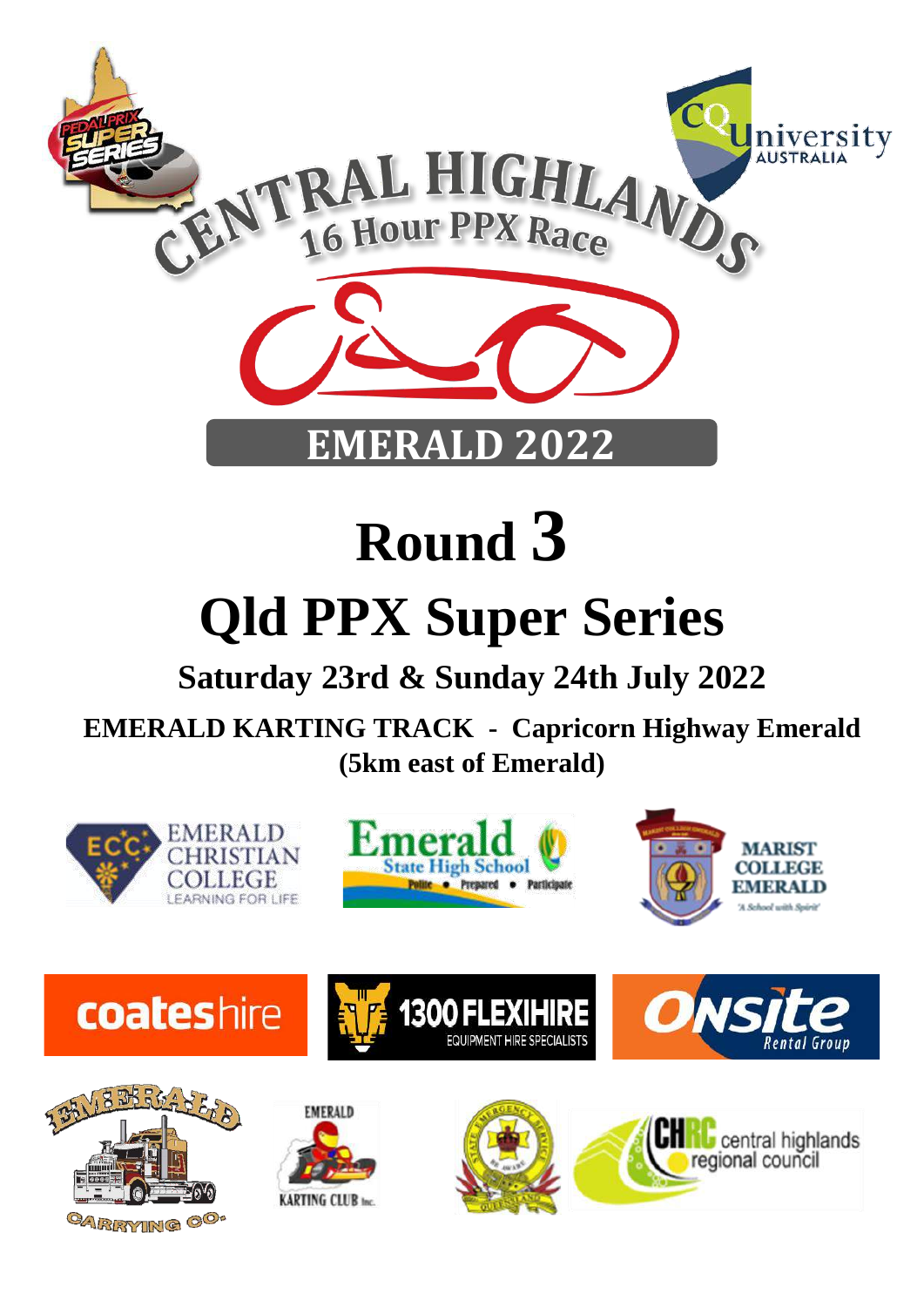## **EVENT DETAILS**

## *Friday 22nd July*

• **3.00pm Friday** Camping available at track for teams travelling long distances

## *Saturday 23rd July*

- Pit and tent areas available **from 9.00am Saturday** morning
- Scrutineering and track open for practice **from 10.00am Saturday**. Transponders checked
- Track closed for practice at **3.00pm**
- Teams & Riders Briefing and other announcements at **3.15pm**
- Vehicles to take grid at **3.45pm** (NOTE: position on grid drawn by lot)
- **Race Start - 4.00pm Saturday**
- **Race Finish - 8.00am Sunday**
- Presentations **from 8.30am Sunday**

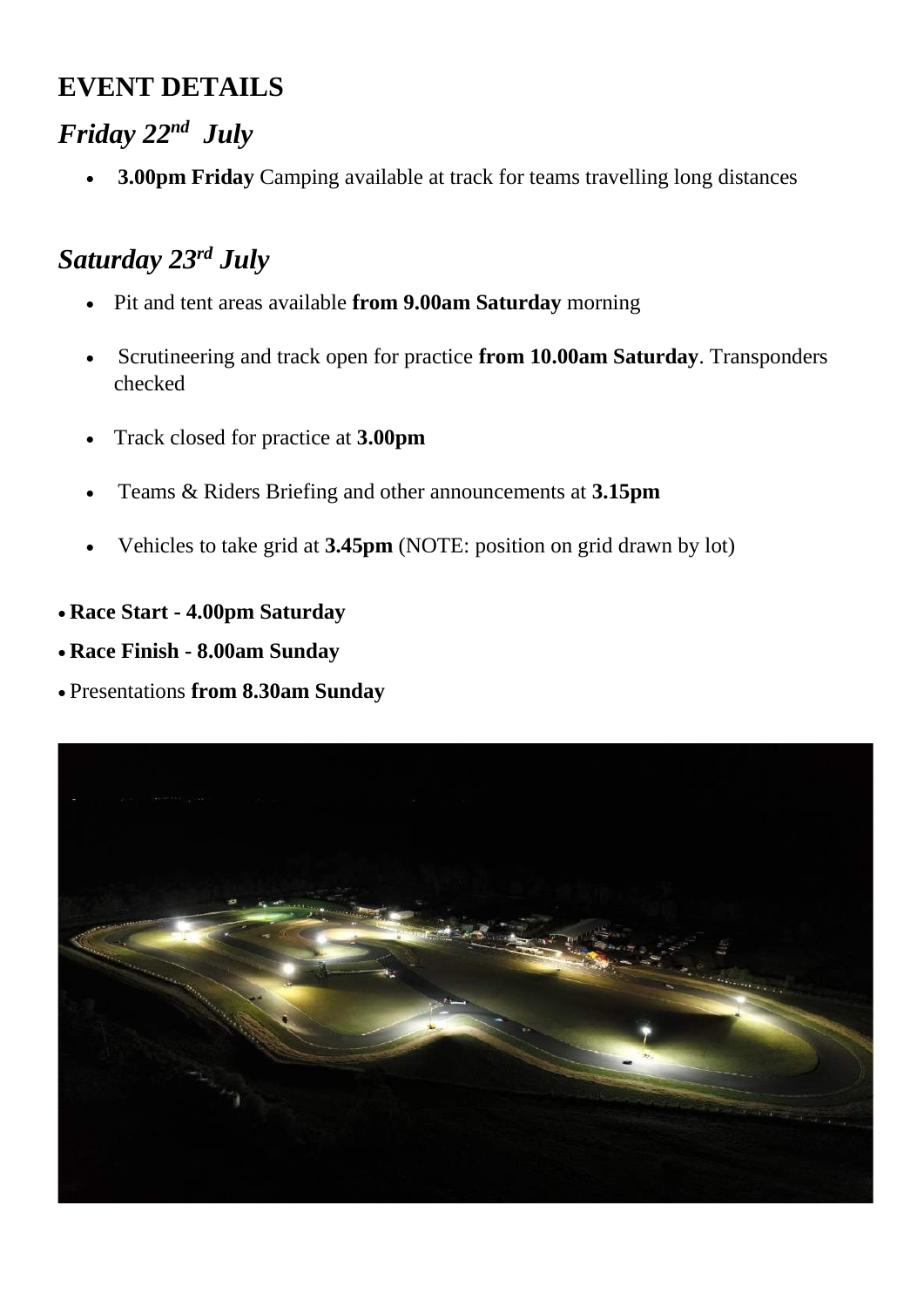## **GENERAL INFORMATION**

The **Central Highlands 16 Hour PPX race** uses the Queensland HPV Super Series Racing Rules and Vehicle Specifications. Track specific information is contained within this Event Manual.

#### **VENUE**

- The venue for the **Central Highlands 16 Hour HPV race** will be the Emerald Karting Club track at the Ag Grow site 5 km East of Emerald on the Capricorn Highway, 270 km west of Rockhampton. The race will run from 4.00pm on the Saturday till 8.00am Sunday morning**.**
- **The track layout** is approx. 1000 m in length and will be conducted in a clockwise direction. The pit lane is a separate section that leaves the main track on the incline leg and re-enters in front of the main viewing area.
- The track, pit lane and changeover area will be marked with lines, cones or tyres.
- During the **Central Highlands 16 Hour PPX race** the entire venue of Emerald Go-Kart track is designated a **Smoke, Drug and Alcohol-Free Zone**. **Smoking, taking illegal drugs and drinking of Alcohol is not permitted** by any students, teachers, aides, sponsors, guests or spectators during the event. (this includes vaping or electronic cigarettes) Anyone failing to adhere to this rule will be requested to vacate the premises. Any students found smoking will be referred to their respective Principal and their team will be removed from competition immediately.

This venue will have a **QR Code** (attached at the end of this document). All visitors may need to scan into the event using the Code should Covid conditions change.

**Competitors, managers** and **assistants** will be issued with **wrist bands** for the event. Only people with wrist bands will be allowed into the Pit area of the course.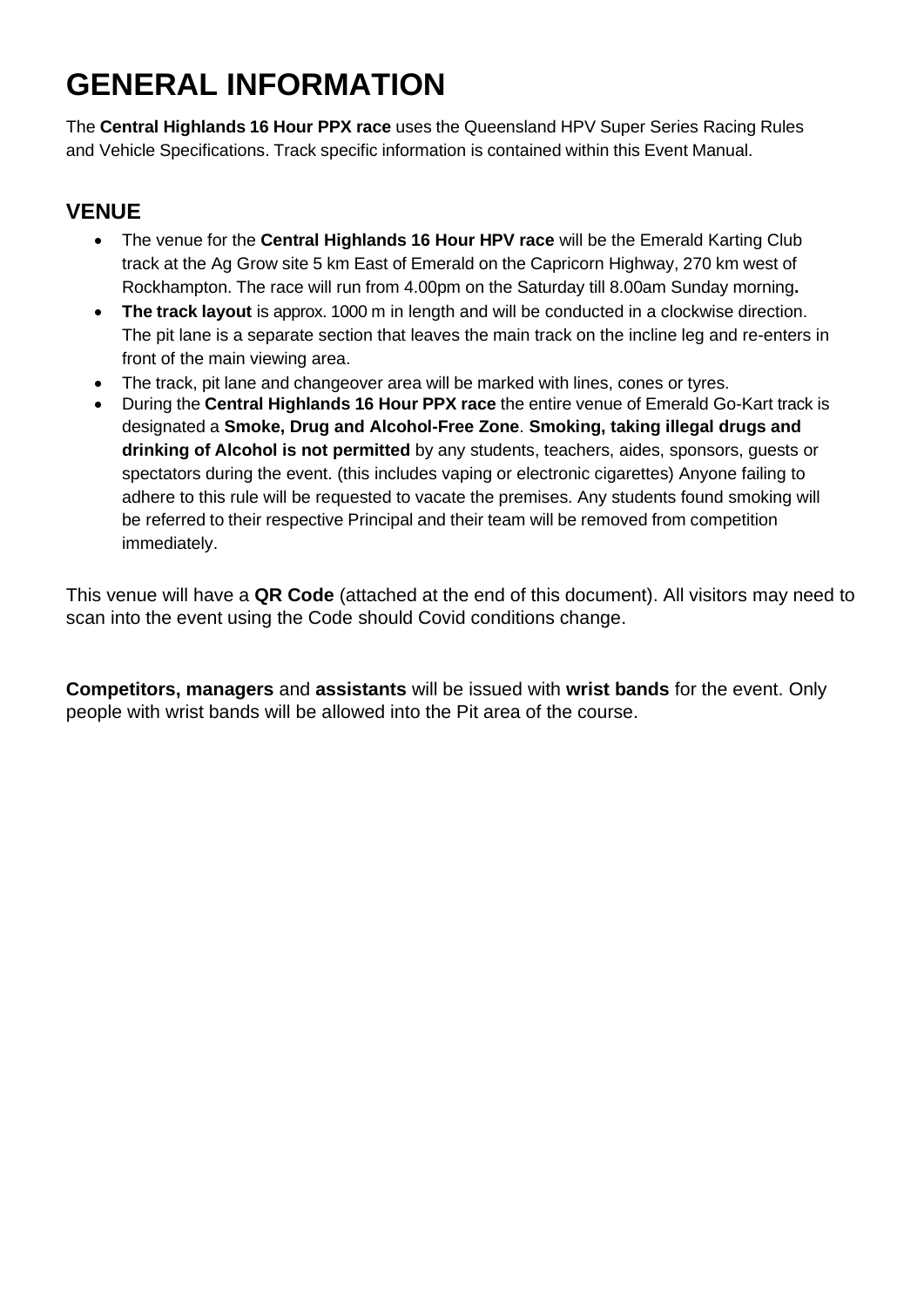#### **AMENITIES/SERVICES**

| Catering:                 | Marist College Emerald Hospitality will provide a fixed menu meal package<br>that will need to be ordered and paid for before due dates. This will be the only<br>food available at the track during the event. Order form has been attached. |
|---------------------------|-----------------------------------------------------------------------------------------------------------------------------------------------------------------------------------------------------------------------------------------------|
| <b>Drinking Water:</b>    | All water on site is suitable for drinking, multiple taps are available<br>for refilling drinking bottles.                                                                                                                                    |
| <b>Toilets / Showers:</b> | Three showers are available in the toilet block and a further six (3 male, 3<br>female) are located just at the gate entrance to the track on the Agro Site                                                                                   |
| <b>Rubbish Removal:</b>   | Wheelie bins will be provided around the venue; team managers are to<br>ensure that your pit and camping areas are left clean and tidy.                                                                                                       |
| Power:                    | Power is limited to the pits and camping areas. All teams are<br>encouraged to use battery power where possible but will need to have<br>extension leads (10 amp) to get power to your pit and camping area.                                  |
| Lights:                   | Lights will be set up on Friday night and where possible will cover<br>the camping areas but this will be dependent on the number of light<br>towers available to us at the time.                                                             |

#### **CAMPING**

- You need to provide your own camping equipment and pit area shade shelter or tents.
- Tent pegs will not be able to be hammered into the ground. **SCREWS** are strongly suggested. We do have some heavy weights for larger tents.
- Campsites should be set up as soon as possible after arrival. Campervans, bike trailers and the like should be able to be located in the camping area near where your school is camping.
- All teams who are cooking in their site should have at least one serviceable fire extinguisher for their campsite. Teams are advised that a 2 kg dry powder extinguish would be suitable.
- Electricity is available but extension leads will be required
- Teams must only bring electrical leads that are in good condition and which have been tested and have current test tags. Suspect or dangerous arrangements will be expected to be resolved.
- Showers, and toilet facilities are provided for campers.
- Please ensure there is adequate supervision of team members within the camping areas, which are always quiet areas – no loud music to be played after 9 pm unless by the race organisers.
- All teams are asked to leave their campsite clean when they leave.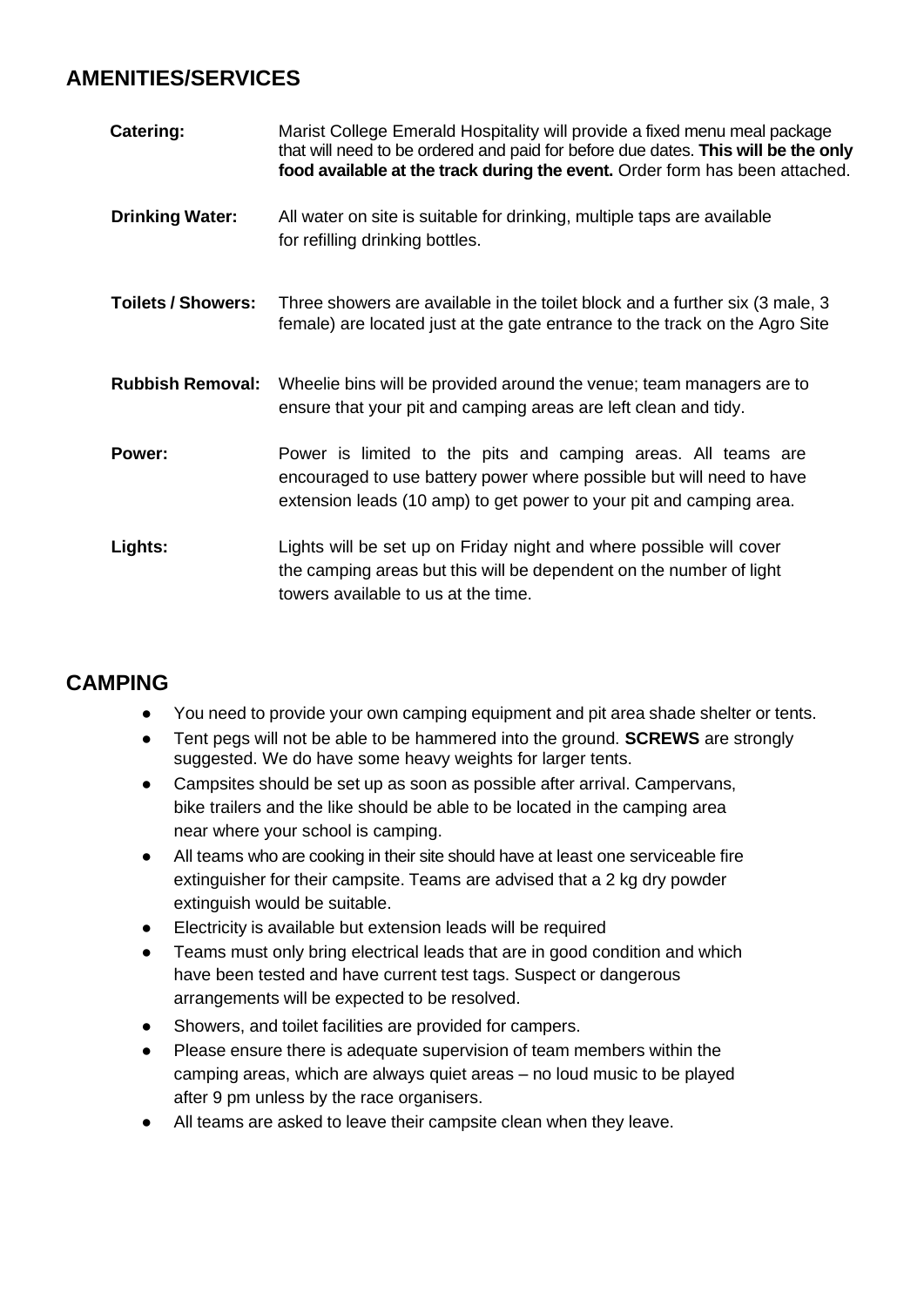- **PITS**
- Each team will be allocated a pit area and that is where you set up your tents and other equipment
- **NO TENT PEGS** are to be used at all in the pit area for any reason. There will be heavy weights and guy ropes available to secure your tents.
- **Access to the pit area will be by wrist bands only**
- One member of the school team is to be designated as the **Duty Manager** and will be required to wear a suitably labelled yellow vest. This is to ensure that there is a person in the pits who can be contacted at any time should an issue arise.
- **NOTE**: For this event, each team will be responsible for COVID safe cleaning of the bikes between riders if required. Please bring suitable materials for that purpose.

All teams will be expected to adhere to the pit lane speed restrictions (walking speed) at all times. ALL teams will be given, on the day of competition, a time that they must spend in pit lane, allowing for transit and a rider change. This given time will be checked by timing loops and penalties will be given for teams speeding in pit lane.

#### **WHILE IT IS A RACE - LET US ALL JUST GO STEADY IN THE PIT AREAS!**

#### **MOTOR VEHICLES**

All spectator vehicles and ones not directly relating to camping or towing are to be parked in the designated parking areas

#### **BIKE MAINTENANCE**

- Schools must supply their own consumables, hand tools and equipment.
- All repairs must be carried-out off the racing track. Safety of the public must be recognised when performing this process.
- No welding facilities are available on site at the present I will keep you informed.

#### **SECURITY**

• Teams are reminded that they are responsible for the security of their own equipment, vehicles and personal belongings.

#### **TRACK MARSHALLING**

- At the time of printing we are hoping that the local SES will be doing most of the track marshalling during the race. As this is a big burden taken off teams it is expected that at ALL TIMES, ALL TEAMS will follow the race marshals' instructions. Normal penalties will apply for transgressors. Should they not be available then a roster will be constructed for teams to marshall across the race.
- There will be a school allocated to the end of pit lane to ensure that ALL bikes and riders have all the required safety features on board (glasses, helmet, gloves, horn working and lights on (after 5.00pm). **Bikes will be stopped** if they do not have all their equipment.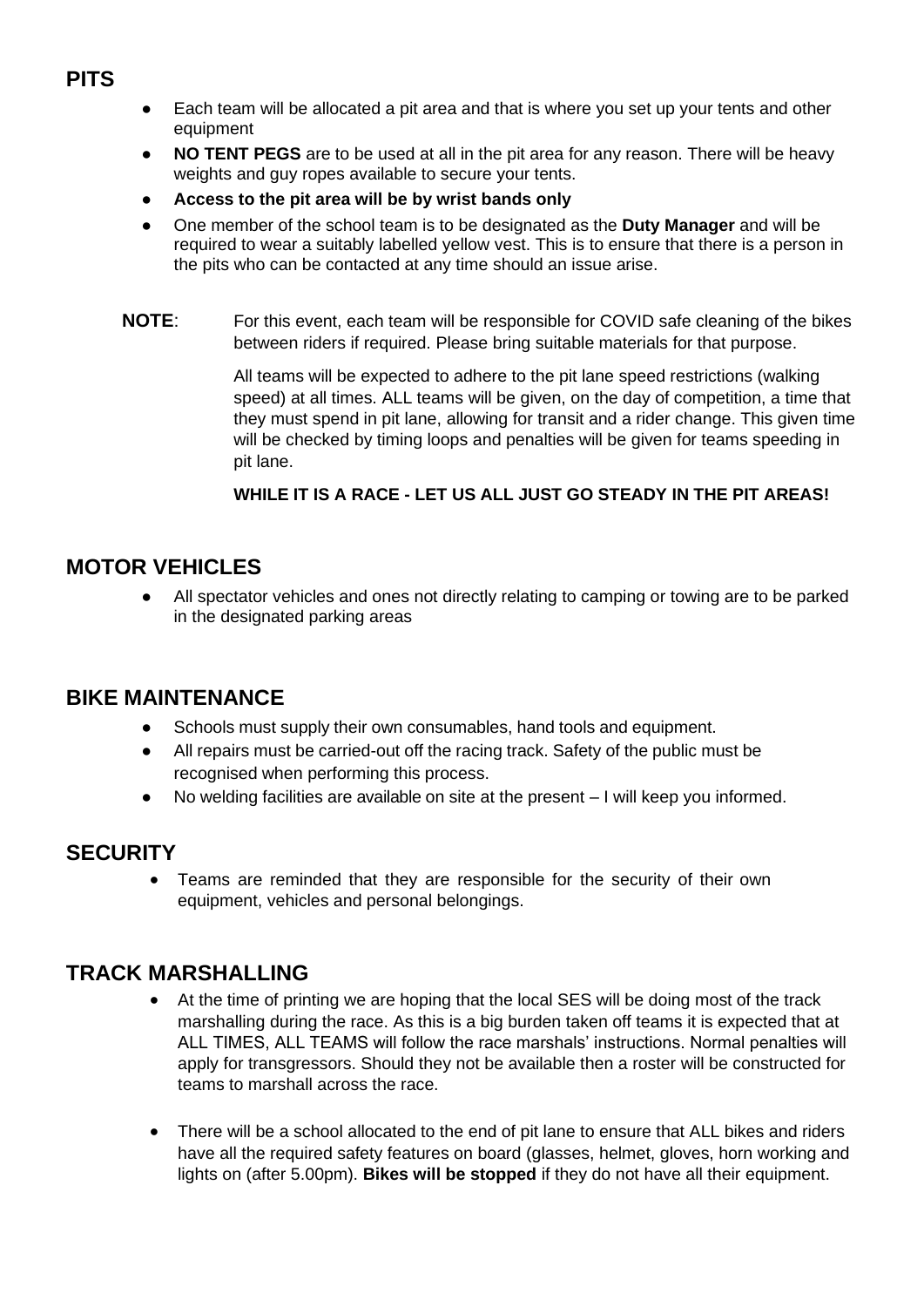#### **RACE RESULTS**

- Final results will be sent through to all competing schools and the Series Coordinator early the week after the race
- Ongoing race results may be available and the method used will be communicated at a later date – once we sort out what system is being used this year.

Trophies will be presented to the following categories:

| <b>First Overall</b> |                        | <b>Fastest Lap Overall</b> |                     |
|----------------------|------------------------|----------------------------|---------------------|
| First Place in:      | <b>Senior Girls</b>    | <b>Senior Boys</b>         | Senior Mixed        |
| First Place in:      | <b>Junior Boys</b>     | Junior Mixed               | No Junior Girls     |
| First Place In:      | <b>Restricted Boys</b> | <b>Restricted Mixed</b>    | No Restricted Girls |
|                      |                        |                            |                     |

Best Placed Bike in the following **School Built Bike** Categories:

| <b>Senior Boys</b> | <b>Senior Girls</b> | <b>Senior Mixed</b> |
|--------------------|---------------------|---------------------|
| <b>Junior Boys</b> | <b>Junior Mixed</b> | <b>Junior Girls</b> |

Best Placed Multi-Class Bike